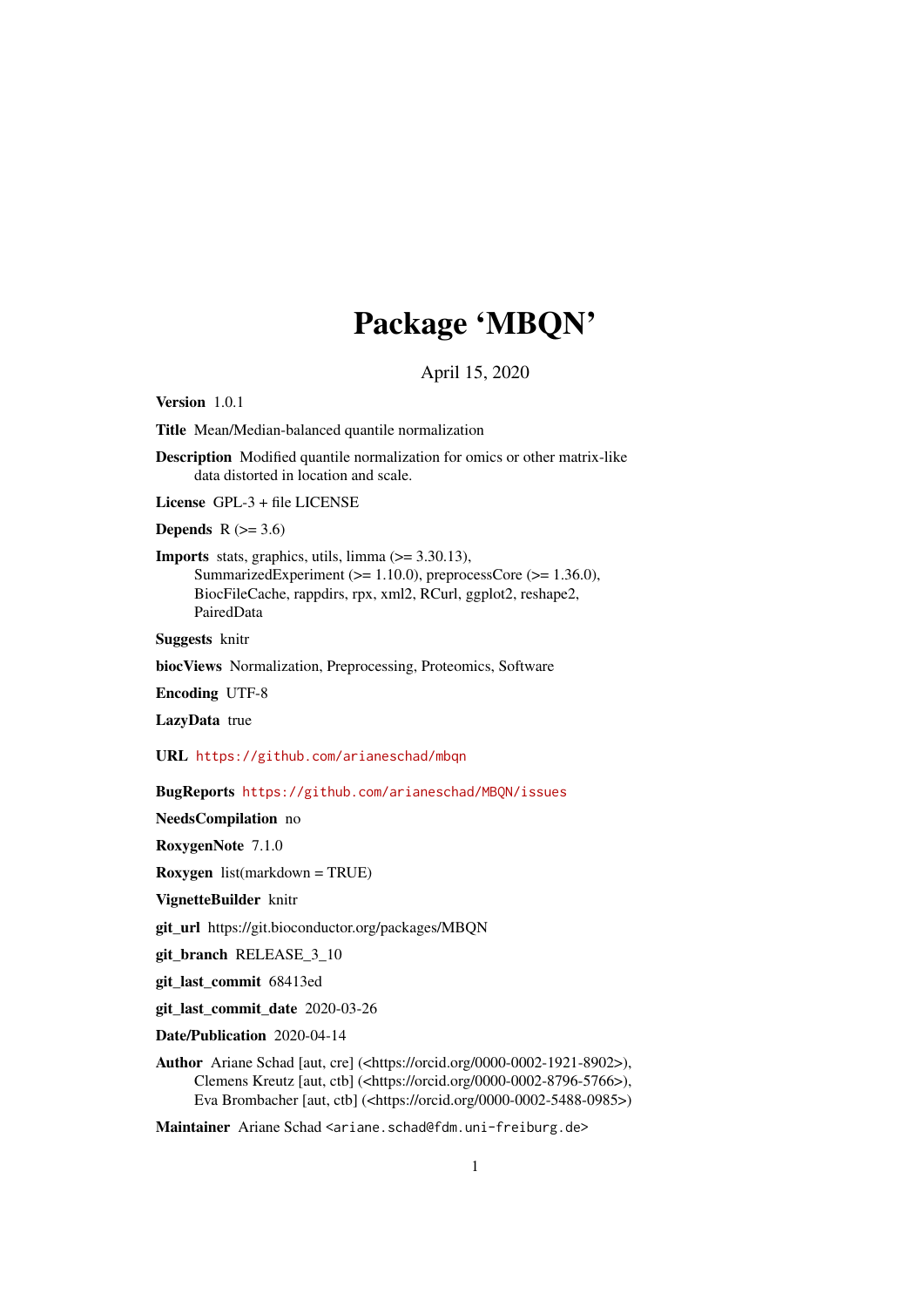## <span id="page-1-0"></span>R topics documented:

| $\overline{2}$  |
|-----------------|
| 3               |
| $\overline{4}$  |
| $\overline{4}$  |
| 5               |
| 7               |
| 8               |
| -8              |
| $\overline{10}$ |
|                 |
|                 |
|                 |
|                 |
|                 |
|                 |
|                 |
|                 |
|                 |

#### **Index** 2008 **[19](#page-18-0)99**

<span id="page-1-1"></span>example\_NApattern *Missing value pattern dataset*

#### Description

An exemplary matrix of a missing value (MV) pattern extracted from LFQ intensities of the proteinGroups.txt dataset from PXD001584 [1].

## Usage

example\_NApattern

## Format

A matrix of zero and ones with 1264 rows and 18 columns; 0 means MV, 1 means no MV.

## Author(s)

Ariane Schad

## Source

<https://www.ebi.ac.uk/pride/archive/projects/PXD001584>

#### References

[1] Ramond E, et al. Importance of host cell arginine uptake in Francisella phagosomal escape and ribosomal protein amounts. Mol Cell Proteomics. 2015 14(4):870-881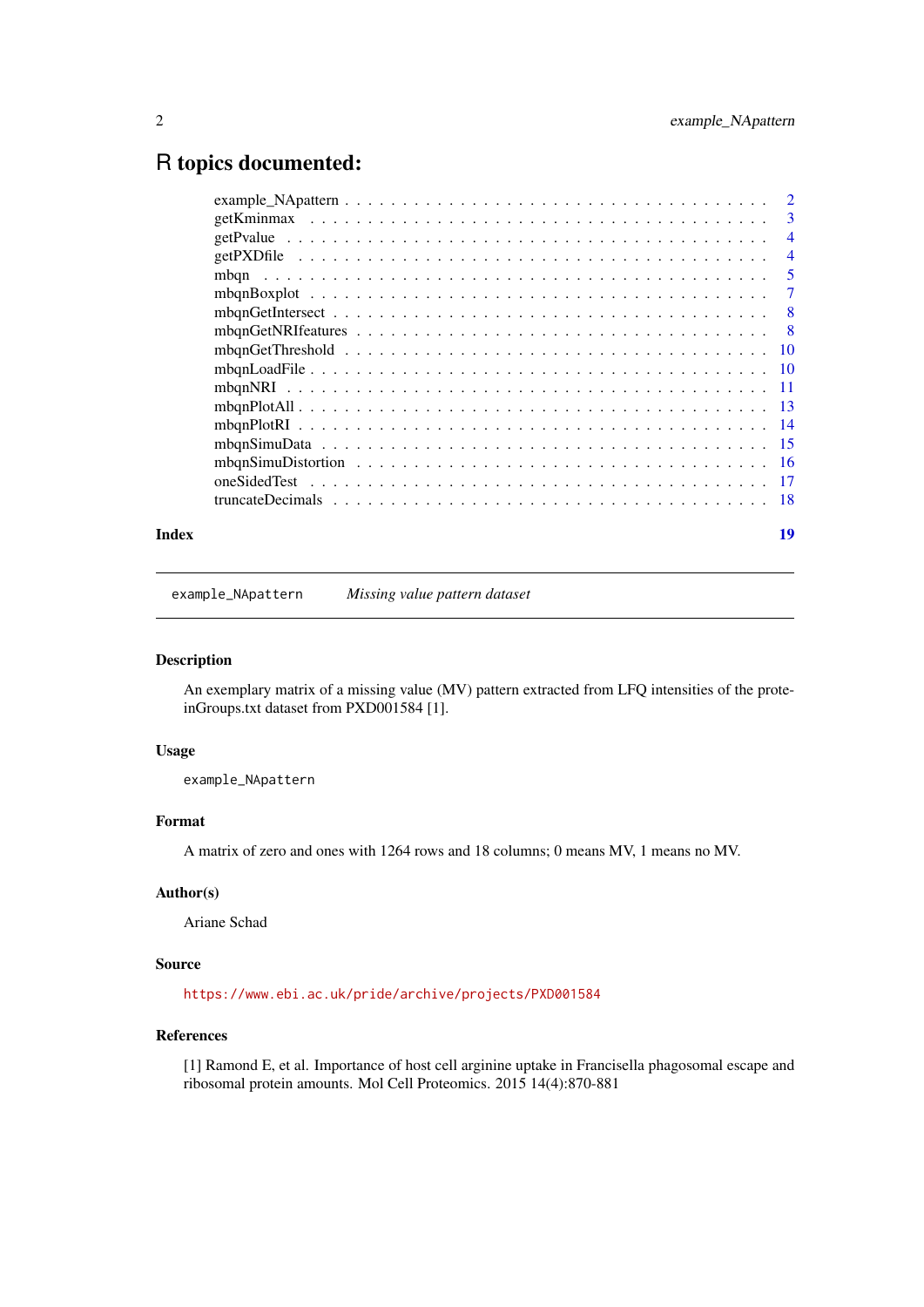<span id="page-2-0"></span>

Extract the k largest or smallest values and their indices for each column of a matrix.

## Usage

getKminmax(x, k, flag = "max")

## Arguments

| x    | a data matrix or data frame.                                                 |
|------|------------------------------------------------------------------------------|
| k    | an integer specifying the number of extreme values. Must be $\leq$ nrows(x). |
| flag | use "min" or "max" (default) to select smallest or largest elements.         |

## Details

Order the values of each column of x and determine the k smallest (flag = "min") or largest (flag = "max") values and their indices. NA's in the data are ignored.

#### Value

List with elements:

| ik     | indices of ordered extreme values |
|--------|-----------------------------------|
| minmax | ordered extreme values.           |

#### Author(s)

Ariane Schad

#### References

Schad, A. and Kreutz, C., MBQN: R package for mean/median-balanced quantile normalization. In prep. 2019

## Examples

```
# Create a data matrix
x \leftarrow \text{matrix}(c(5, 2, 3, NA, 4, 1, 4, 2, 3, 4, 6, NA, 1, 3, 1), ncol=3)# Get indices of the 5 largest values in each column
getKminmax(x, k = 5, "max")
```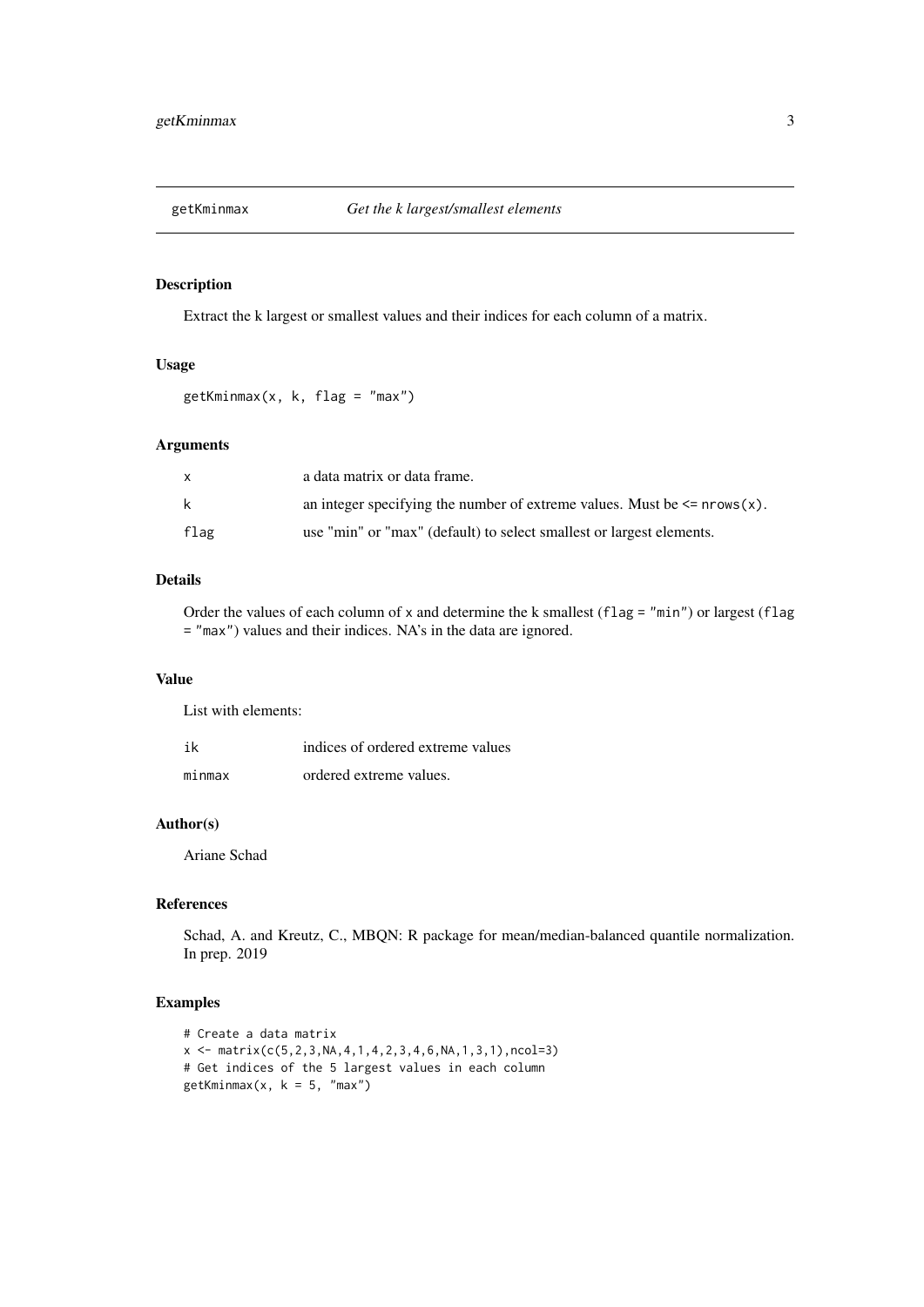<span id="page-3-0"></span>

Calculates Pitman-Morgan variance test on two matrices

## Usage

```
getPvalue(mtx1, mtx2)
```
## Arguments

| mtx1 | Matrix with samples in columns and features in rows |
|------|-----------------------------------------------------|
| mtx2 | Matrix with samples in columns and features in rows |

## Value

Data frame with p values and statistics

## Examples

```
set.seed(30)
n < -20m < -20mtx1 \leq matrix(rnorm(m * n), m, n)mtx2 < - mbp(ntx1, FUN = "mean")getPvalue(mtx1, mtx2)
```
<span id="page-3-1"></span>getPXDfile *Download data from PRIDE*

## Description

Auxiliary function which downloads selected data, like protein group intensities, from PRIDE [1].

## Usage

```
getPXDfile(pxd_id, source.path = NULL, file.pattern = "proteingroups")
```

| pxd_id       | the PRIDE identifier.                                                                                                                   |
|--------------|-----------------------------------------------------------------------------------------------------------------------------------------|
| source.path  | pathname where to store and search for the data file, e.g. "proteinGroups.txt"-<br>file; default = NULL uses current working directory. |
| file.pattern | character specifying the kind of dataset for download, e.g. "proteinGroups" or<br>"peptides".                                           |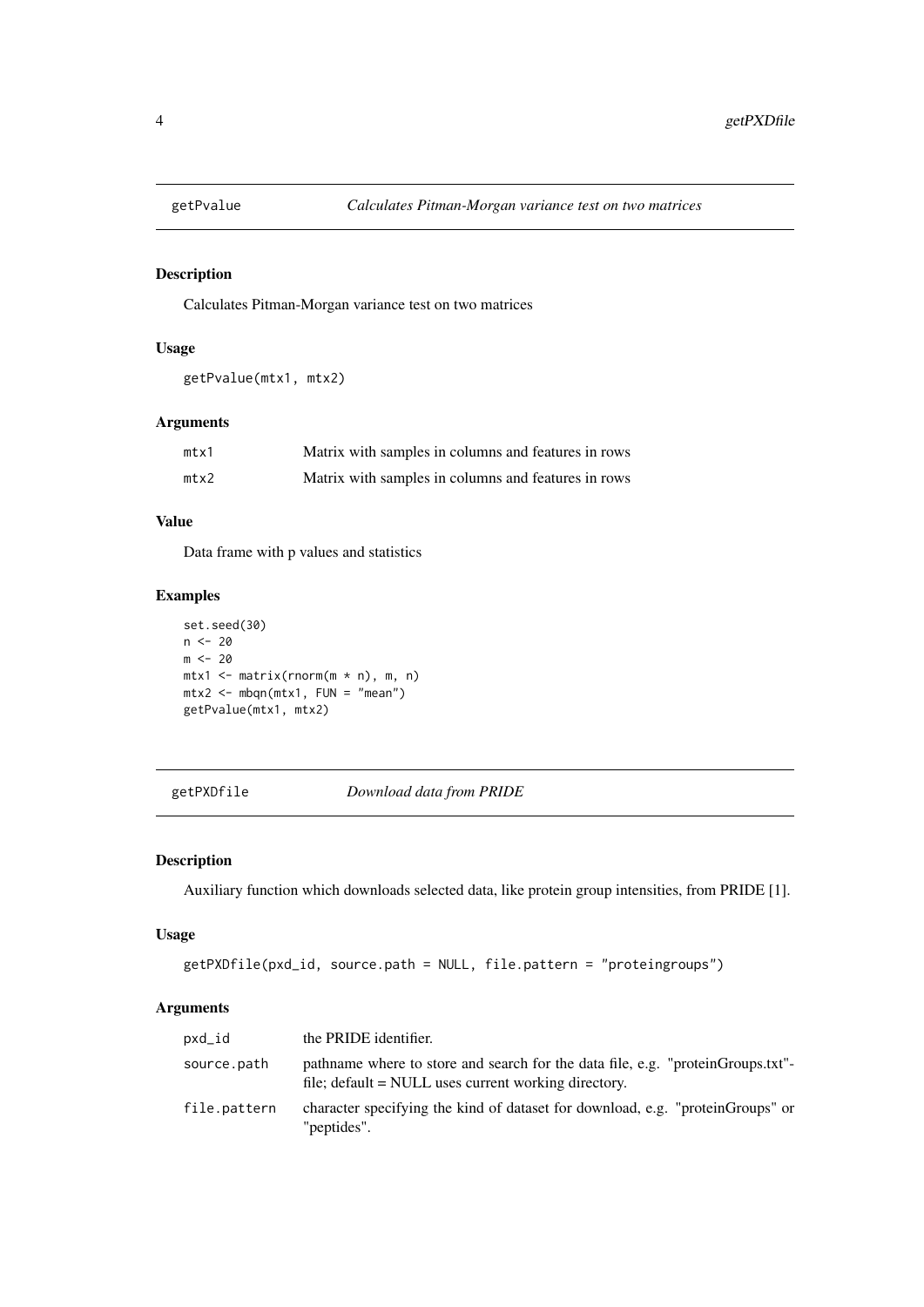#### <span id="page-4-0"></span> $m$ bqn  $5$

#### Details

This function requires the R packages rpx [2] and BiocFileChace. As a temporary fix old versions of the rpx package's pxurl and pxfiles function were included

#### Value

status (0=ok, 1=not MaxQuant data set, 2=no proteinGroup file)

#### Author(s)

Ariane Schad

#### References

[1] Vizcaíno JA, Csordas A, del-Toro N, Dianes JA, Griss J, Lavidas I, Mayer G, Perez-Riverol Y, Reisinger F, Ternent T, Xu QW, Wang R, Hermjakob H. 2016 update of the PRIDE database and related tools. Nucleic Acids Res. 2016 Jan 1;44(D1): D447-D456. PubMed PMID:26527722. [2] See "rpx" by Laurent Gatto (2017). rpx: R Interface to the ProteomeXchange Repository. Package version 1.10.2, https://github.com/lgatto/rpx.

#### Examples

## Download protein LFQ intensities of PXD001584 from PRIDE getPXDfile(pxd\_id = "PXD001584")

<span id="page-4-1"></span>mbqn *Mean/Median-balanced quantile normalization*

#### Description

Modified quantile-normalization (QN) of a matrix, e.g., intensity values from omics data or other data sorted in columns. The modification prevents systematic flattening of features (rows) which are rank invariant (RI) or nearly rank invariant (NRI) across columns, for example features that populate mainly the tails of the intensity distribution or features that separate in intensity.

#### Usage

```
mbqn(
 x,
 FUN = "mean"na.rm = TRUE,method = "limma",offsetmatrix = FALSE,
  verbose = FALSE
)
```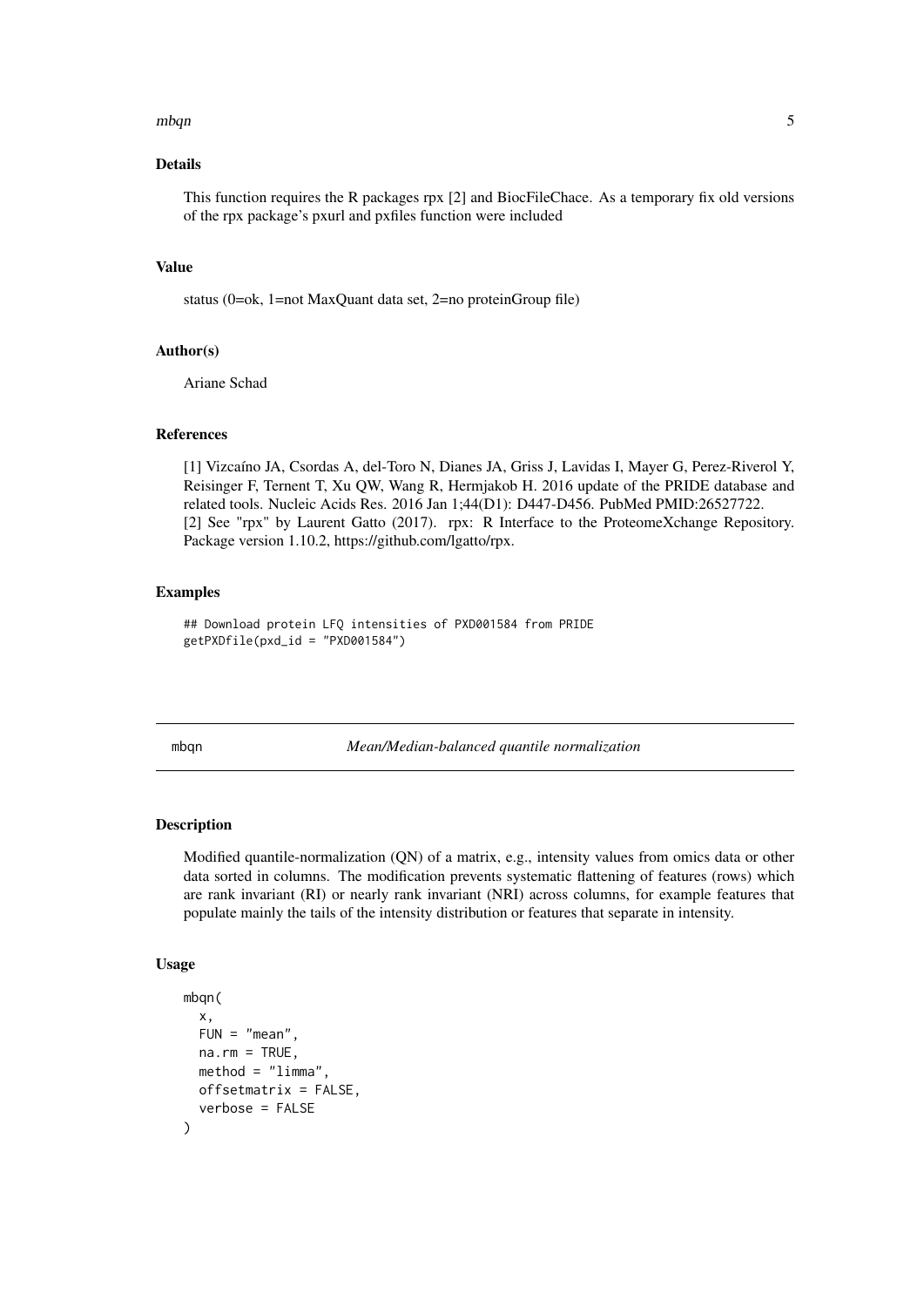## <span id="page-5-0"></span>Arguments

| $\boldsymbol{\mathsf{x}}$ | a data matrix, where rows represent features, e.g. of protein abundance, and<br>columns represent groups or samples, e.g. replicates, treatments, or conditions.                                                                                                                        |
|---------------------------|-----------------------------------------------------------------------------------------------------------------------------------------------------------------------------------------------------------------------------------------------------------------------------------------|
| <b>FUN</b>                | a function like mean, median (default), a user defined function, or a numeric<br>vector of weights with length $nrow(x)$ to balance each feature across samples.<br>Functions can be parsed also as characters. If $FUN = NULL$ , features are not<br>balanced, i.e. normal QN is used. |
| na.rm                     | logical indicating to omit NAs in the computation of feature mean.                                                                                                                                                                                                                      |
| method                    | character specifying function for computation of quantile normalization; "limma"<br>(default) for normalizeQuantiles() from the limma package or "preprocess-<br>Core" for normalize.quantiles() from the preprocessCore package.                                                       |
| offsetmatrix              | logical indicating if offset matrix should be used instead of offset vector speci-<br>fying offset for each row                                                                                                                                                                         |
| verbose                   | logical indicating to print messages.                                                                                                                                                                                                                                                   |

#### Details

Balance each matrix row by substracting its feature offset computed with FUN, e.g. the median; apply quantile-normalization and add the feature means to the normalized matrix. For further details see [4]. For quantile normalization with the "limma" package see [1,2] and for the preProcessCore package see [3].

#### Value

Normalized matrix

#### Author(s)

Ariane Schad

#### References

[1] Smyth, G. K., and Speed, T. P. (2003). Normalization of cDNA microarray data. Methods 31, 265–273.

Ritchie, M.E., Phipson, B., Wu, D., Hu, Y., Law, C.W., Shi, W., and Smyth, [2] G.K. (2015). limma powers differential expression analyses for RNA-sequencing and microarray studies. Nucleic Acids Research 43(7), e47.

[3] Bolstad B. M. (2016). preprocessCore: A collection of pre-processing functions. R package version 1.36.0. https://github.com/bmbolstad/preprocessCore

[4] Schad, A. and Kreutz, C., MBQN: R package for mean/median-balanced quantile normalization. In prep., 2019

#### See Also

[mbqnNRI\(\)](#page-10-1), [mbqnGetNRIfeatures\(\)](#page-7-1).

#### Examples

```
## Compute mean and median balanced quantile normalization
X \leq - matrix(c(5,2,3, NA, 4, 1, 4, 2, 3, 4, 6, NA, 1, 3, 1), ncol=3)
mbqn(X, mean) # Use arithmetic mean to center features
mbqn(X, median) # Use median to center features
```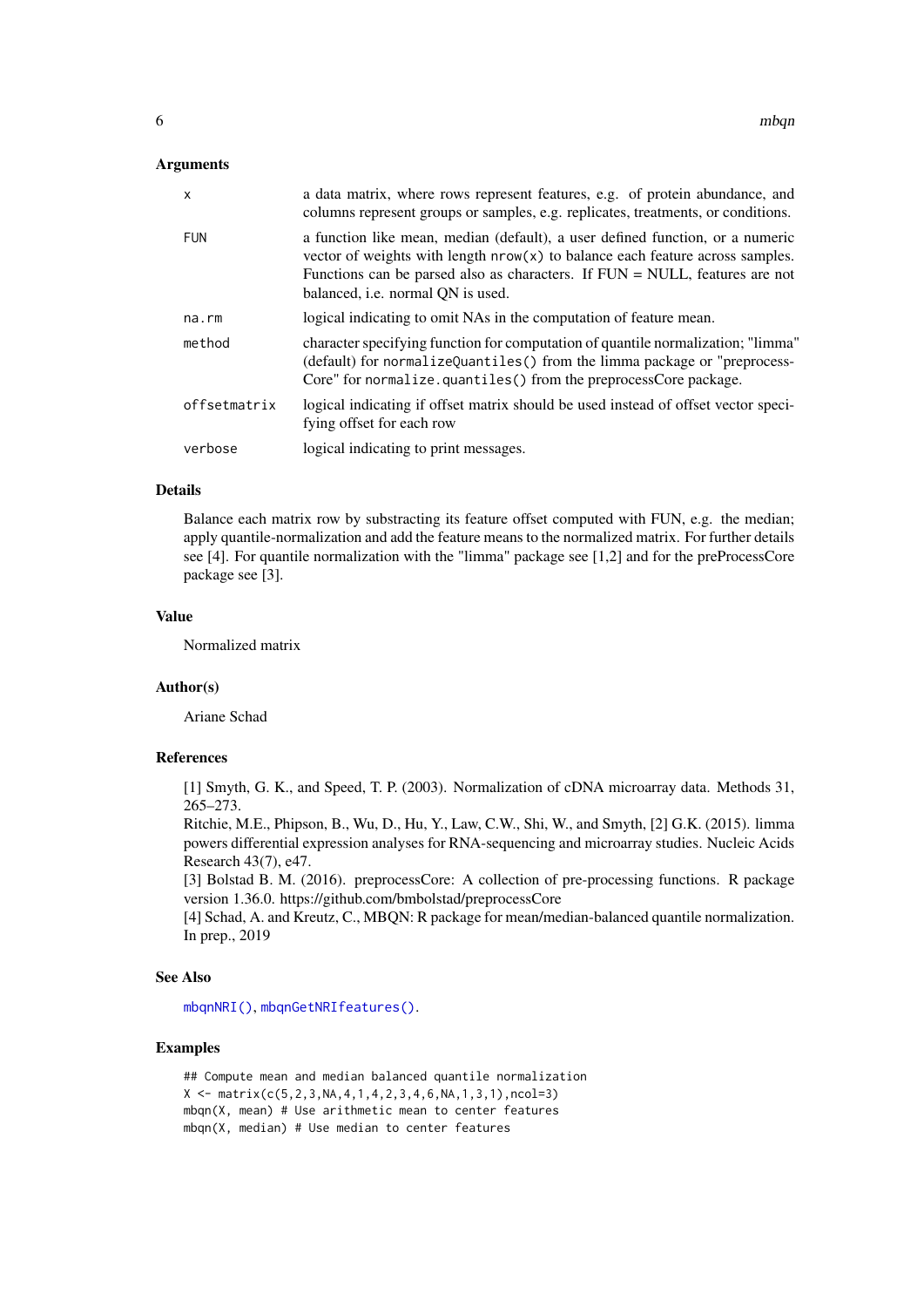## <span id="page-6-0"></span>mbqnBoxplot 7

mbqn(X, "median")

```
## Use user defined array of weights for averaging
wt \leq c(1,3,1)/5 # Weights for each sample
user_array <- apply(X,1,weighted.mean, wt ,na.rm =TRUE)
mbqn(X, user_array)
```
<span id="page-6-1"></span>

#### mbqnBoxplot *Combined box plot and line plot*

#### Description

Create a box-and-whisker plot of a data matrix and plot selected features and/or additional userdefined data on top of it.

## Usage

mbqnBoxplot(mtx, irow = NULL, vals = NULL, add.leg = TRUE, ...)

## Arguments

| mtx       | a matrix or data frame.                                                                                    |
|-----------|------------------------------------------------------------------------------------------------------------|
| irow      | index or vector of row indices of matrix features to plot on top of the boxplot.                           |
| vals      | numeric, array, matrix, or data frame of features with length ncol (mtx) to plot<br>on top of the boxplot. |
| add.leg   | add legend to plot.                                                                                        |
| $\ddotsc$ | additional arguments passed to the plot functions, e.g. xlab, ylab, main, ylim,<br>type, las.              |

#### Details

This function calls graphics::boxplot. Groups are represent by matrix columns. Selected rows/features or user-defined arrays are plot on top of the box plot. Missing values are ignored.

## Value

Figure.

## Author(s)

Ariane Schad

## References

Schad, A. and Kreutz, C., MBQN: R package for mean/median- balanced quantile normalization. In prep. 2019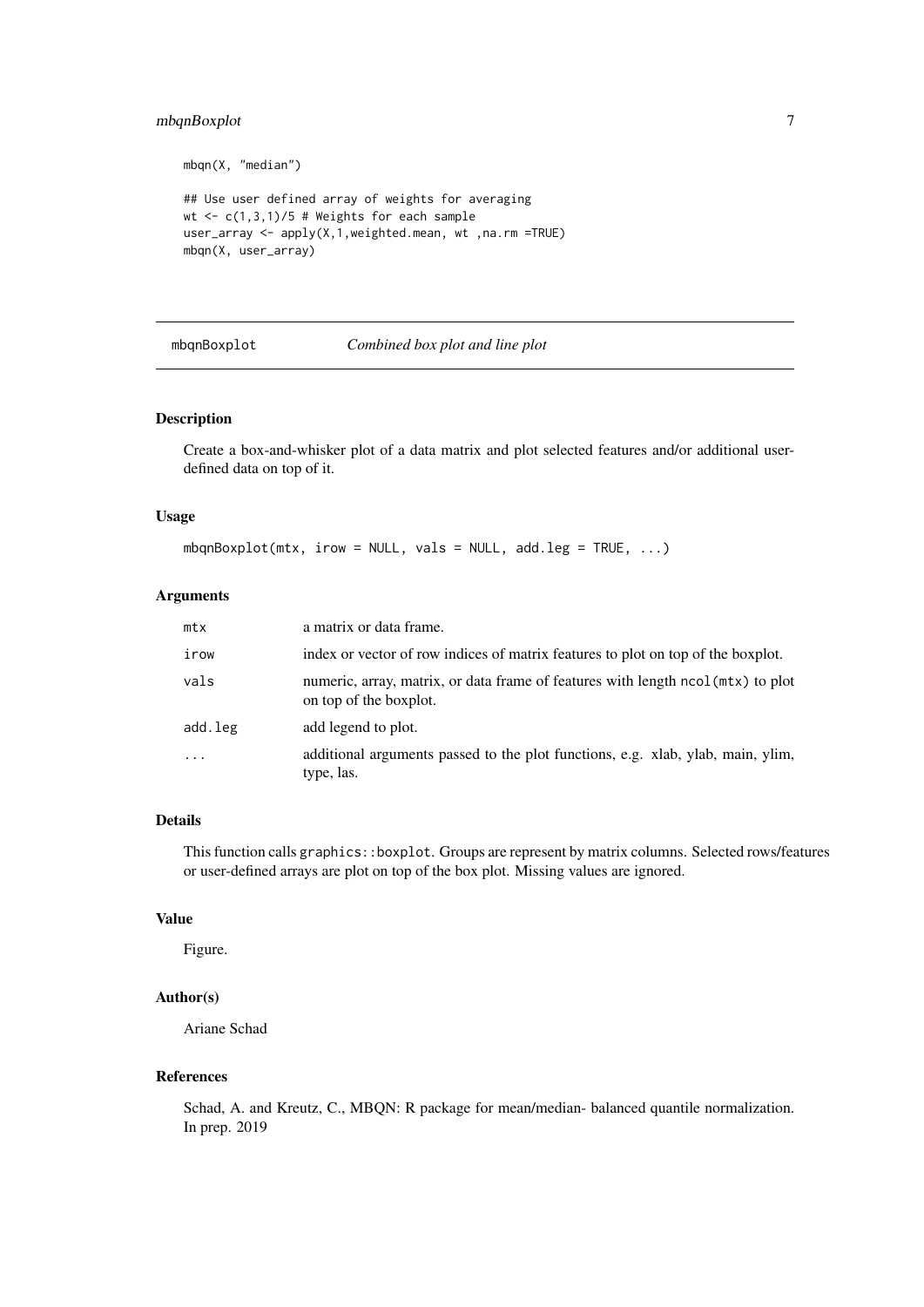## Examples

```
## Create boxplot of quantile normalized data matrix and plot
## feature from median balanced quantile normalization on top of it.
X <- matrix(c(5,2,3,NA,4,1,4,2,3,4,6,NA,1,3,1),ncol=3) # Create data matrix
# Quantile normalization
qn.dat <- mbar(x=X, FUN = NULL, na. rm = TRUE)# Median balanced quantile normalization
mbqn.dat \leq mbqn(x=X, FUN = median , na.rm = TRUE)
## Create boxplot:
plot.new()
mbqnBoxplot(qn.dat,irow = 1, vals = mbqn.dat[1,], type = "b")
```
mbqnGetIntersect *Helper function for mbqnGetThreshold*

## Description

Helper function for mbqnGetThreshold

#### Usage

```
mbqnGetIntersect(combined_qn, combined_mbqn, threshold, plot = TRUE)
```
## Arguments

| combined_qn   | Data frame containing RI, p value and statistic calculated for QN                                               |
|---------------|-----------------------------------------------------------------------------------------------------------------|
| combined_mbgn | Data frame containing RI, p value and statistic calculated for MBON                                             |
| threshold     | Significance threshold for p value of Pitman-Morgan variance test                                               |
| plot          | Boolean values if logistic regression curves that are used to calculate intersection<br>point should be plotted |

#### Value

threshold value

<span id="page-7-1"></span>mbqnGetNRIfeatures *Identify rank invariant (RI) and nearly rank invariant (NRI) features*

## Description

Compute the rank frequency of each feature of a matrix and identify NRI/RI features.

## Usage

```
mbqnGetNRIfeatures(x, low_thr = 0.5, method = NULL, verbose = TRUE)
```
<span id="page-7-0"></span>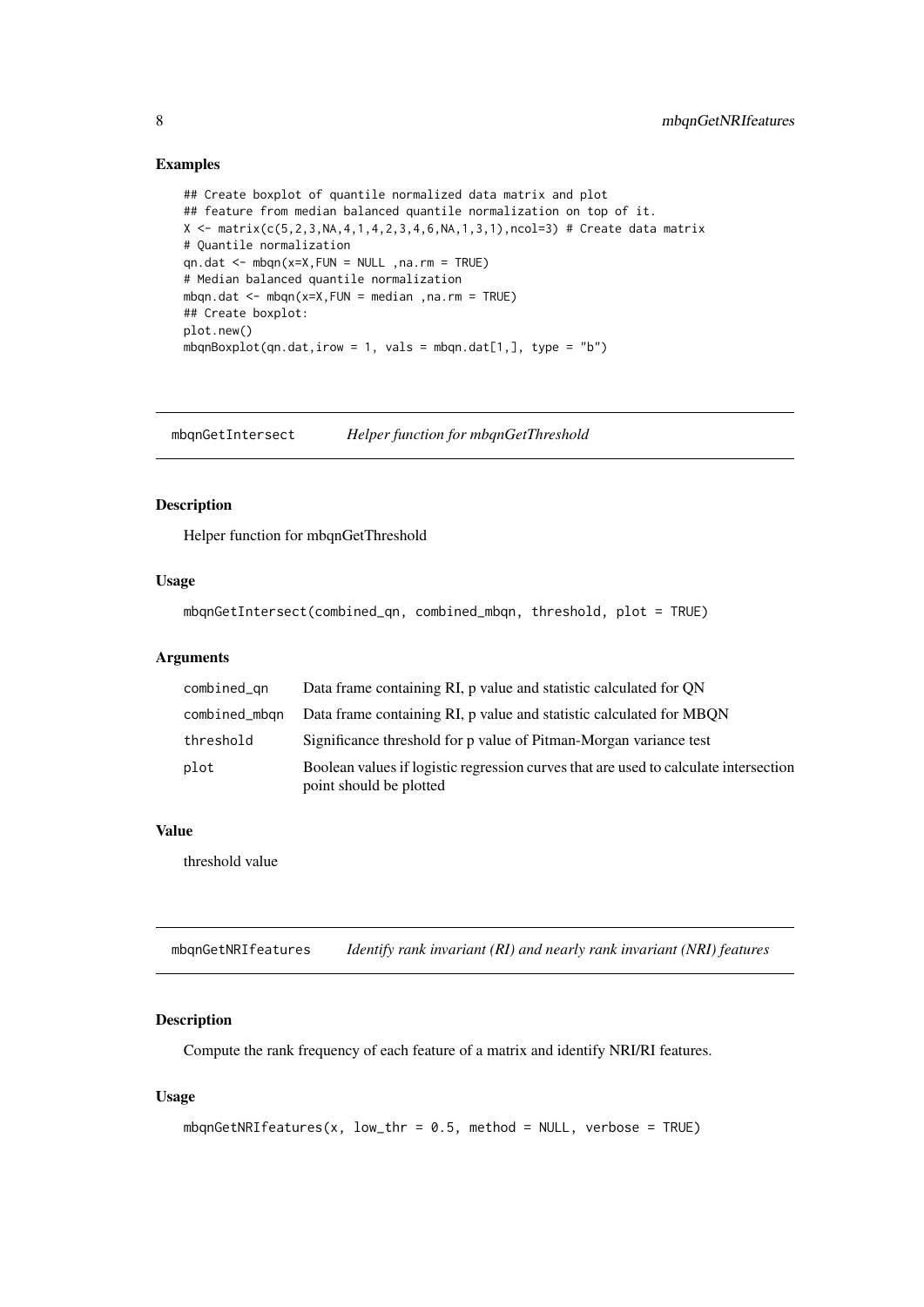## <span id="page-8-0"></span>Arguments

| $\mathsf{x}$ | a data matrix. Rows represent features, e.g. protein abundances; columns repre-<br>sent samples.                                                                                                                                  |
|--------------|-----------------------------------------------------------------------------------------------------------------------------------------------------------------------------------------------------------------------------------|
| low thr      | a value between [0.1]. Features with RI frequency $>=$ low_thr are considered as<br>NRI/RI; default 0.5.                                                                                                                          |
| method       | character specifying function for computation of quantile normalization; "limma"<br>(default) for normalize0uantiles() from the limma package or "preprocess-<br>Core" for normalize.quantiles() from the preprocessCore package. |
| verbose      | logical indicating to print messages.                                                                                                                                                                                             |

## Details

Quantile normalize the data matrix and sort ranks. Determine the maximum frequency of equal rank across all columns for each feature. Features with maximum frequency above the user-defined threhold are declared as nearly rank invariant.

## Value

A list with elements:

| p            | a matrix with the rank invariance frequencies ri. freq and the sample coverage<br>sample. coverage for all detected RI/NRI features |
|--------------|-------------------------------------------------------------------------------------------------------------------------------------|
| max_p        | maximum rank invariance frequency in percent                                                                                        |
| ip           | index of feature with maximum rank invariance frequency                                                                             |
| nri          | table of the rank invariance frequencies in percent for each NRI/RI feature                                                         |
| var0_feature | indices of features with zero sample variance after QN                                                                              |
| low_thr      | threshold used for NRI/RI detection from RI frequency.                                                                              |

## Author(s)

Ariane Schad

## References

Schad, A. and Kreutz, C., MBQN: R package for mean/median-balanced quantile normalization. In prep. 2019.

#### See Also

[mbqnPlotRI\(\)](#page-13-1) for visualization of detected NRI/RI features.

## Examples

```
## Check data matrix for RI and NRI features
set.seed(1234)
x <- mbqnSimuData("omics.dep")
RI \leq mbqnGetNRIfeatures(x, low_thr = 0.5, verbose = FALSE)
mbqnPlotRI(RI)
```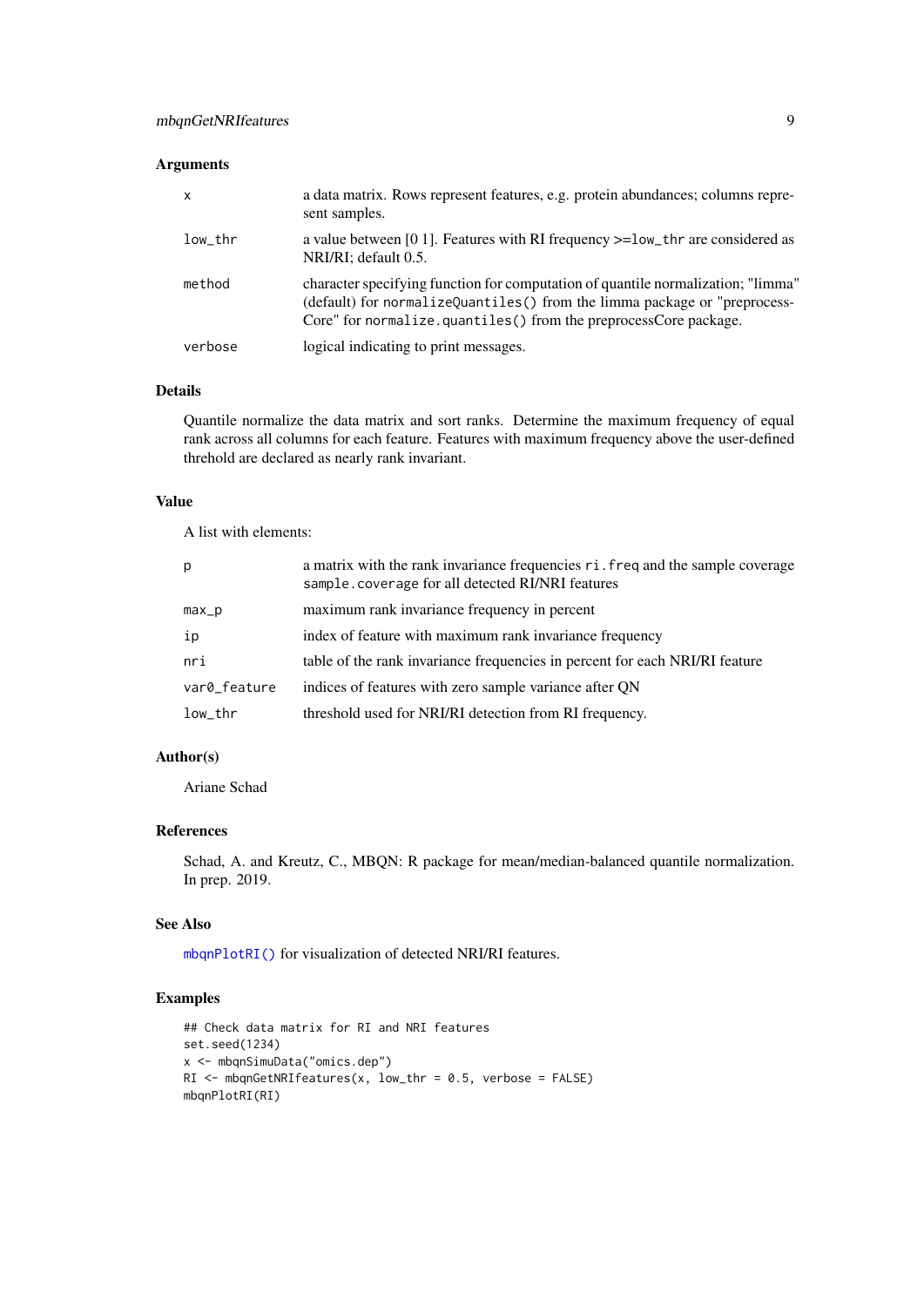<span id="page-9-0"></span>

Calculates the rank invariance threshold from which on MBQN should be used instead of 'classical' QN

## Usage

```
mbqnGetThreshold(mtx, meanMedian = "mean", plot = TRUE)
```
## Arguments

| mtx        | Matrix with samples in columns and features in rows                                  |
|------------|--------------------------------------------------------------------------------------|
| meanMedian | Offset function for the MBON calculation                                             |
| plot       | Boolean values if logistic regression curves that are used to calculate intersection |
|            | point should be plotted                                                              |

## Value

threshold value

#### Examples

```
set.seed(30)
n < - 20m < -20mtx <- matrix(rnorm(m * n), m, n)
mbqnGetThreshold(mtx)
```
mbqnLoadFile *Load and preprocess LFQ intensities*

#### Description

Auxilary function used to load and preprocess LFQ intensities of selected dataset with a PRIDE [1] identifier.

## Usage

```
mbqnLoadFile(pxd_id, source.path = NULL, file.pattern = "proteingroups")
```

| pxd_id       | the PRIDE identifier.                                                                                                                   |
|--------------|-----------------------------------------------------------------------------------------------------------------------------------------|
| source.path  | pathname where to store and search for the data file, e.g. "proteinGroups.txt"-<br>file; default = NULL uses current working directory. |
| file.pattern | character specifying the kind of dataset for download, e.g. "proteinGroups" or<br>"peptides".                                           |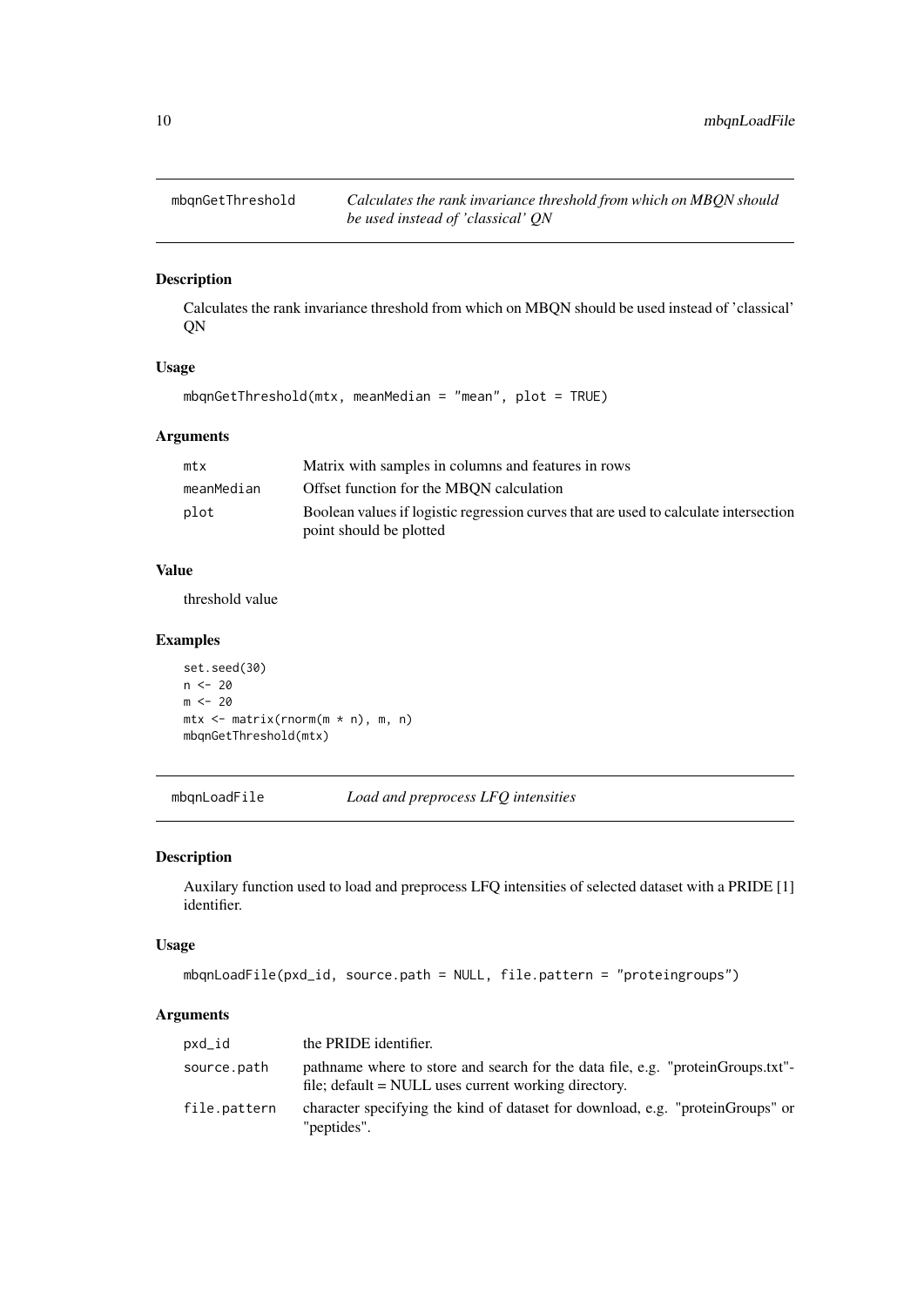#### <span id="page-10-0"></span>mbqnNRI 11

#### Details

Load proteinGroup.txt file, select all samples with LFQ intensities, remove empty protein features. Apply log2 transform to intensities. This function acquires source code of SafeQuant::parseMaxQuantProteinGroupTxt [2].

## Value

SummarizedExperiment with

| data               | data matrix                                                                                                         |
|--------------------|---------------------------------------------------------------------------------------------------------------------|
| pxdid              | PRIDE identifier                                                                                                    |
| featureAnnotations |                                                                                                                     |
|                    | data frame collecting feature annotations, e.g. protein name, "Potential contami-<br>nant", etc                     |
| ixs                | locical array indicating rows of potential contaminant features, or features iden-<br>tified only by site, reverse. |

#### Author(s)

Ariane Schad

#### References

[1] Vizcaíno JA, Csordas A, del-Toro N, Dianes JA, Griss J, Lavidas I, Mayer G, Perez-Riverol Y, Reisinger F, Ternent T, Xu QW, Wang R, Hermjakob H. 2016 update of the PRIDE database and related tools. Nucleic Acids Res. 2016 Jan 1;44(D1): D447-D456. PubMed PMID:26527722. [2] See "SafeQuant" by Erik Ahrne (2016). SafeQuant: A Toolbox for the Analysis of Proteomics Data. R package version 2.3.1., https://CRAN.R-project.org/package=SafeQuant.

## See Also

[getPXDfile\(\)](#page-3-1) for downloading data from PRIDE.

#### Examples

```
## Load LFQ intensities of proteomics data of PXD001584:
library(SummarizedExperiment)
out <- mbqnLoadFile(pxd_id = "PXD001584")
mbqn(assays(out)[["data"]])
```
<span id="page-10-1"></span>mbqnNRI *Selective mean/median-balanced quantile normalization*

## Description

Quantile normalization of a data matrix where rank invariant (RI)/nearly rank invariant (NRI) rows/features or other user-selected rows are normalized by the mean/median-balanced quantile normalization.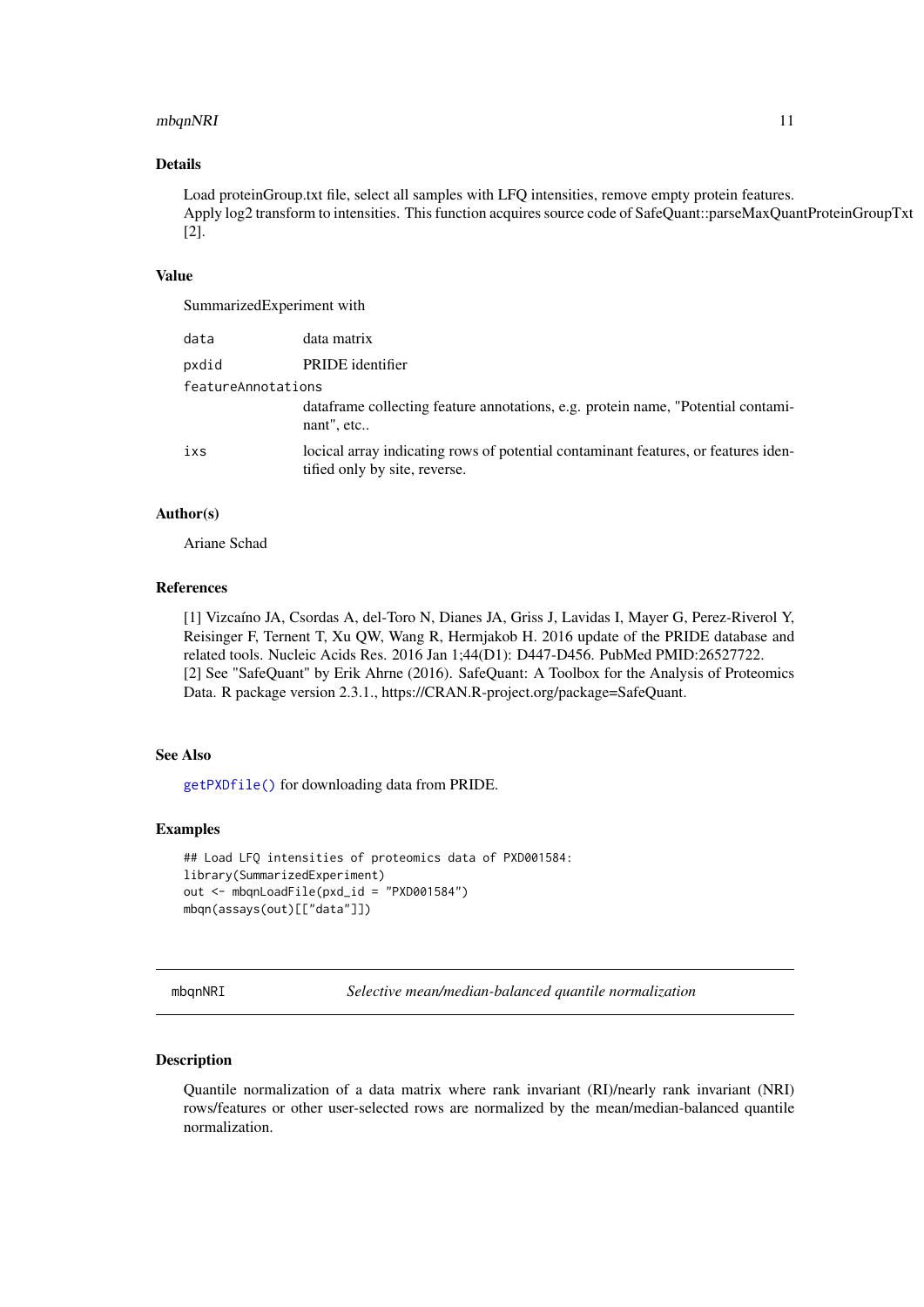## Usage

```
mbqnNRI(
  x,
  FUN = "mean",
  na.rm = TRUE,method = NULL,
  low_{thr} = 0.5,
  index = NULL,
  offsetmatrix = FALSE,
  verbose = TRUE
\lambda
```
## Arguments

| $\mathsf{x}$          | a data matrix, where rows represent features, e.g. of protein abundance, and<br>columns represent groups or samples, e.g. replicates, treatments, or conditions.                                                                                                                        |
|-----------------------|-----------------------------------------------------------------------------------------------------------------------------------------------------------------------------------------------------------------------------------------------------------------------------------------|
| <b>FUN</b>            | a function like mean, median (default), a user defined function, or a numeric<br>vector of weights with length $nrow(x)$ to balance each feature across samples.<br>Functions can be parsed also as characters. If $FUN = NULL$ , features are not<br>balanced, i.e. normal QN is used. |
| na.rm                 | logical indicating to omit NAs in the computation of feature mean.                                                                                                                                                                                                                      |
| method                | character specifying function for computation of quantile normalization; "limma"<br>(default) for normalizeQuantiles() from the limma package or "preprocess-<br>Core" for normalize.quantiles() from the preprocessCore package.                                                       |
| $low_{\rm \perp}$ thr | a value between [0 1]. Features with RI frequency >=1ow_thr are considered as<br>NRI/RI; default 0.5.                                                                                                                                                                                   |
| index                 | an integer or a vector integers specifying the indices of selected rows.                                                                                                                                                                                                                |
| offsetmatrix          | logical indicating if offset matrix should be used instead of offset vector speci-<br>fying offset for each row                                                                                                                                                                         |
| verbose               | logical indicating to print messages.                                                                                                                                                                                                                                                   |
|                       |                                                                                                                                                                                                                                                                                         |

## Details

Selected rows and/or rows with rank invariance frequency >=threshold are normalized with the mean/median-balanced quantile normalization. Remaining rows are quantile normalized without mean balancing.

## Value

Normalized matrix.

#### Author(s)

Ariane Schad

## References

Schad, A. and Kreuz, C., MBQN: R package for mean/median-balanced quantile normalization. In prep. 2019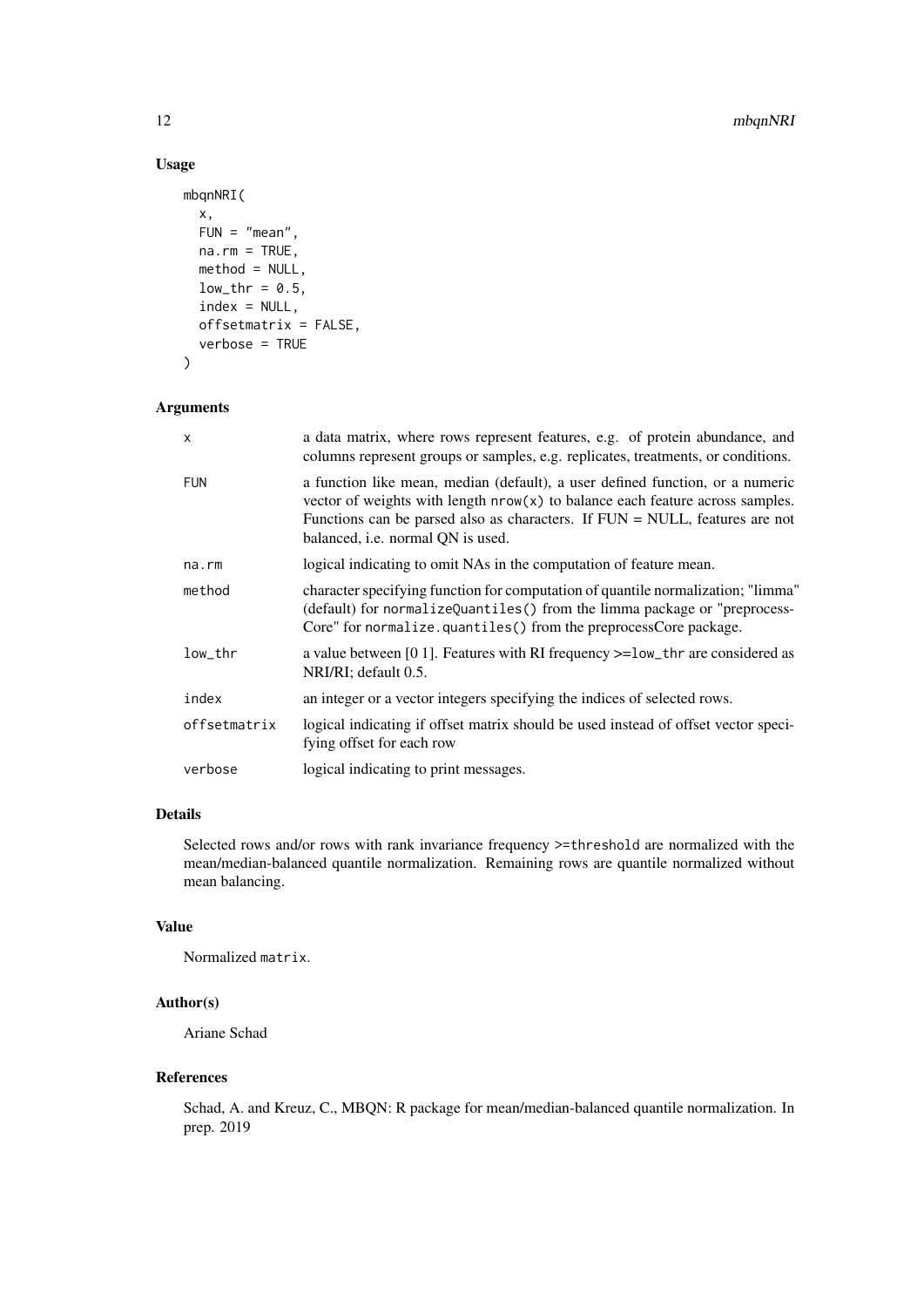#### <span id="page-12-0"></span>mbqnPlotAll 13

#### See Also

[mbqn\(\)](#page-4-1), [mbqnGetNRIfeatures\(\)](#page-7-1).

#### Examples

```
## Quantile normalize a data matrix where
## nearly rank invariant (NRI) features are balanced
X \leftarrow \text{matrix}(c(5, 2, 3, NA, 4, 1, 4, 2, 3, 4, 6, NA, 1, 3, 1), ncol=3)mbqnNRI(X, median, low_{\text{th}} = 0.5) # Balance NRI features selected by threshold
mbqnNRI(X, median, index = c(1,2)) # Balance selected features
```
mbqnPlotAll *Plot RI/NRI feature frequencies and normalized/unnormalized features*

#### Description

Check data matrix for rank invariant (RI) and nearly rank invariant (NRI) features/rows across samples and visualize result for different normalizations.

## Usage

```
mbqnPlotAll(
  x,
  FUN = NULL,
  low_{\text{thr}} = 0.5,
  show_nri_only = FALSE,
  verbose = TRUE,
  ...
)
```
## Arguments

| $\mathsf{x}$                      | a data matrix. Rows represent features, e.g. protein abundances; columns repre-<br>sent samples.                                                                                                                                                                                               |
|-----------------------------------|------------------------------------------------------------------------------------------------------------------------------------------------------------------------------------------------------------------------------------------------------------------------------------------------|
| <b>FUN</b>                        | a function like mean, median (default), a user defined function, or a numeric<br>vector of weights with length $nrow(x)$ to balance each feature across samples.<br>Functions can be parsed also as characters. If $FUN = NULL$ , features are not<br>balanced, <i>i.e.</i> normal QN is used. |
| $low_{\scriptscriptstyle{-}}$ thr | a value between [0 1]. Features with RI frequency $>=$ low_thr are considered as<br>NRI/RI; default 0.5.                                                                                                                                                                                       |
| show_nri_only                     | logical indicating to display only the RI/NRI detection graph.                                                                                                                                                                                                                                 |
| verbose                           | logical indicating to print messages.                                                                                                                                                                                                                                                          |
|                                   | additional plot arguments passed to mbqnBoxplot, and mbqnPlotRI.                                                                                                                                                                                                                               |

## Details

Rank data and check if lower and upper intensity tails are dominated by few features. Apply quantile normalization without and with mean-balancing and check the standard deviation of normalized features located in the tails.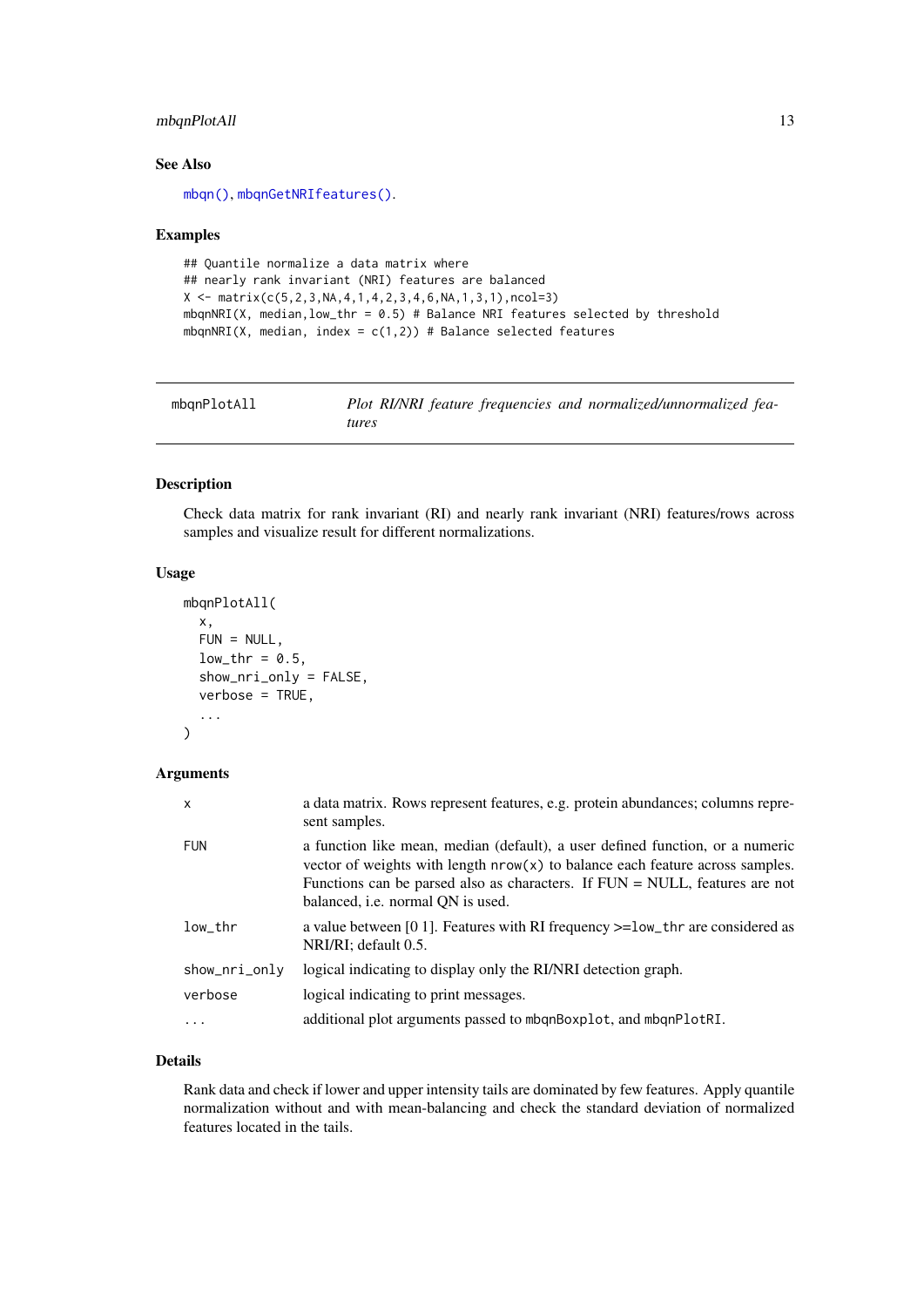## <span id="page-13-0"></span>Value

A set of figures that display the detected RI/NRI features and a list with elements:

| p            | a matrix with the rank invariance frequencies ri. freq and the sample coverage<br>sample.coverage for all detected RI/NRI features |
|--------------|------------------------------------------------------------------------------------------------------------------------------------|
| $max_p$      | maximum rank invariance frequency in percent                                                                                       |
| ip           | index of feature with maximum rank invariance frequency                                                                            |
| nri          | table of the rank invariance frequencies in percent for each NRI/RI feature                                                        |
| var0_feature | indices of features with zero sample variance after QN.                                                                            |

#### Author(s)

Ariane Schad

#### References

Schad, A. and Kreuz, C., MBQN: R package for mean/median-balanced quantile normalization. In prep. 2019

## See Also

[mbqnPlotRI\(\)](#page-13-1) and [mbqnBoxplot\(\)](#page-6-1) for the generation of figures, and [mbqn\(\)](#page-4-1) for normalization.

## Examples

```
## Check data matrix for RI and NRI features
X \leftarrow \text{matrix}(c(5, 2, 3, NA, 4, 1, 4, 2, 3, 4, 6, NA, 1, 3, 1), ncol=3)mbqnPlotAll(X, mean, low_{\text{thr}} = 0.5)
```
<span id="page-13-1"></span>

| mbgnPlotRI | Plot frequency of detected RI/NRI features |  |
|------------|--------------------------------------------|--|
|            |                                            |  |

## Description

Plot rank invariance frequency and feature coverage of detected RI and NRI features

## Usage

```
mbqnPlotRI(obj, verbose = FALSE, ...)
```
## Arguments

| obi      | list object of RI frequencies from mbgnGetNRIfeatures().                                     |
|----------|----------------------------------------------------------------------------------------------|
| verbose  | logical indicating to run function quietly.                                                  |
| $\cdots$ | additional arguments (cex, cex, lab, cex, axis, cex, main) passed to the plot func-<br>tion. |

## Details

Graphical output of the NRI/RI identification results from mbqnGetNRIfeatures(). For each detected NRI/RI feature, plot the feature index against the RI frequencies together with the RI frequency detection threshold and print the sample coverage.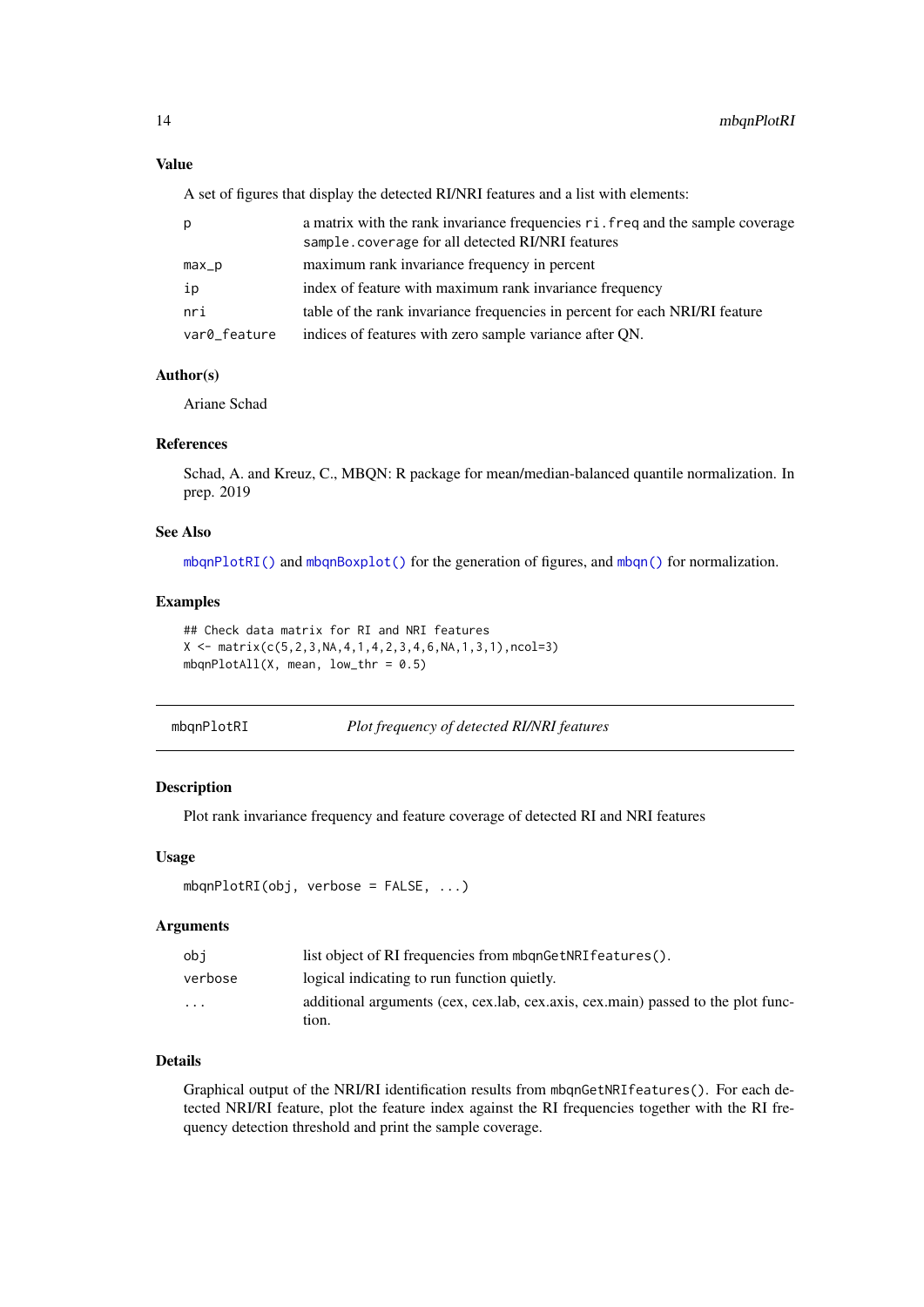#### <span id="page-14-0"></span>mbqnSimuData 15

#### Value

Figure

## Author(s)

Ariane Schad

## References

Schad, A. and Kreuz, C., MBQN: R package for mean/median-balanced quantile normalization. In prep. 2019

## See Also

[mbqnGetNRIfeatures\(\)](#page-7-1) for detection of NRI/RI features.

## Examples

```
## Check data matrix for RI and NRI features
x <- mbqnSimuData("omics.dep")
RI <- mbqnGetNRIfeatures(x, low_thr = 0.5, verbose = FALSE)
mbqnPlotRI(RI)
```
<span id="page-14-1"></span>mbqnSimuData *Generate a random/structured data matrix*

## Description

Generate a random data matrix with or without proteomics, log-transformed feature intensity-like properties.

## Usage

```
mbqnSimuData(model = "rand", nrow = NULL, ncol = NULL, show.fig = FALSE)
```

| model    | character indicating one of the three different type of models: "rand" (default)<br>a Gaussian random matrix of size nrow x ncol (default $1000 \times 10$ ), "omics" a<br>Gaussian random matrix of size 1264 x 18 that mimics intensity profiles and<br>missing values as present in real data, and "omics.dep" is the same as "omics"<br>but with an additional single, differentially expressed RI feature. |
|----------|-----------------------------------------------------------------------------------------------------------------------------------------------------------------------------------------------------------------------------------------------------------------------------------------------------------------------------------------------------------------------------------------------------------------|
| nrow     | number of rows of data matrix (only for mode $l = "rand")$ .                                                                                                                                                                                                                                                                                                                                                    |
| ncol     | number of columns of data matrix (only for model $=$ "rand").                                                                                                                                                                                                                                                                                                                                                   |
| show.fig | logical inidicating whether data properties are plot to figure (only for model $=$<br>"omics" and model = "omics.dep").                                                                                                                                                                                                                                                                                         |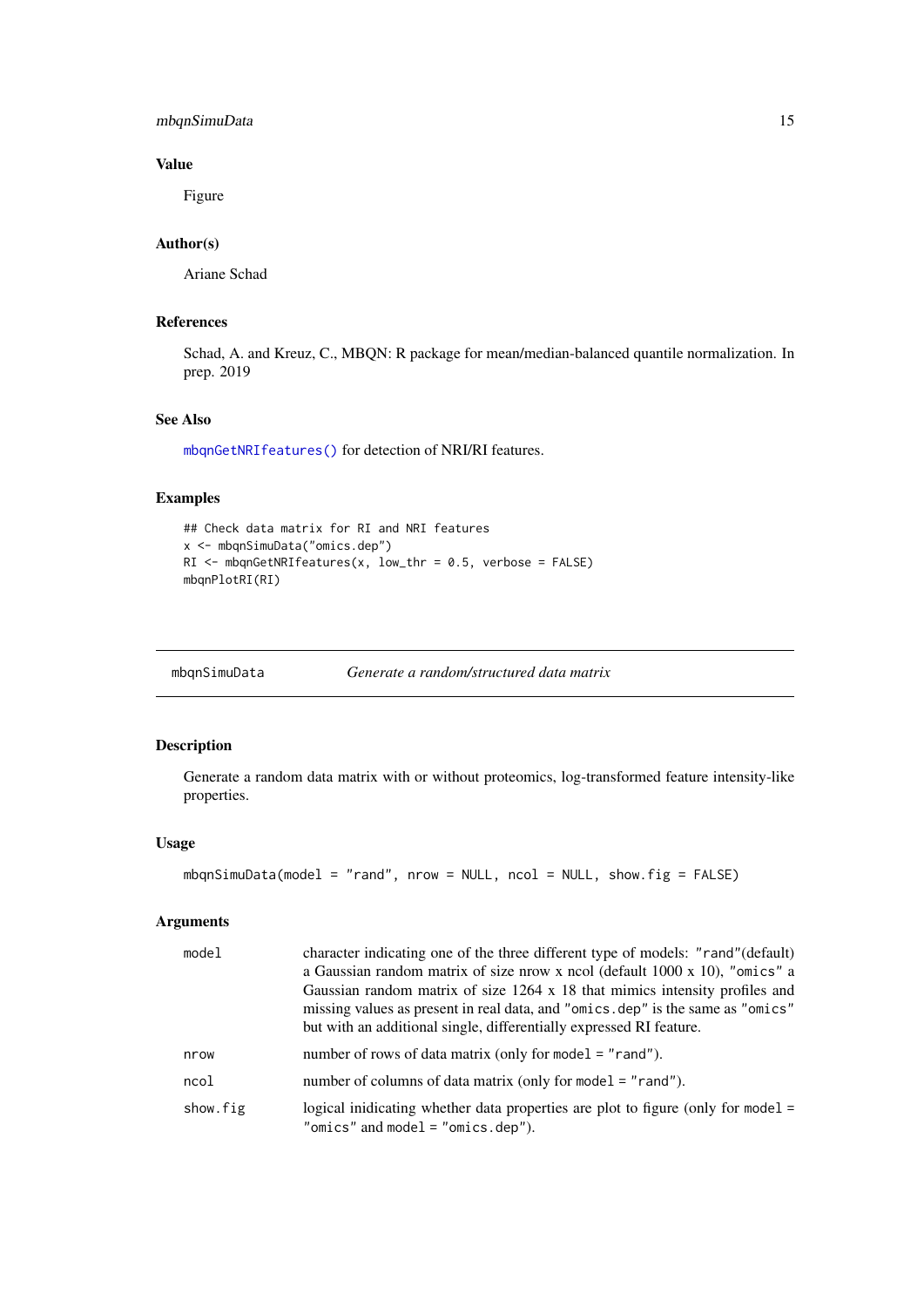#### Details

For model "rand", each matrix element is drawn from a standard normal distribution  $N(0, 1)$ . For model "omics", the matrix elements of each row are drawn from a Gaussian distribution  $N(\mu_i, \sigma_i^2)$ where the mean and standard deviation itself are drawn Gaussian distributions, i.e.  $\sigma_i N(0, 0.0625)$ and  $\mu_i$  N(28, 4). About 35\ to the missing value pattern present in real protein LFQ intensities. For model "omics.dep", a single differentially epxressed RI feature is stacked on top of the matrix from model "omics".

## Value

matrix of size nrow x ncol.

#### Author(s)

Ariane Schad

## References

Schad, A. and Kreuz, C., MBQN: R package for mean/median-balanced quantile normalization. In prep. 2019.

#### See Also

[example\\_NApattern\(\)](#page-1-1) for description of missing value pattern.

## Examples

```
mbqnSimuData(model = "rand")
mbqnSimuData(model = "rand", 2000,6)
set.seed(1234)
mbqnSimuData(model = "omics")
set.seed(1111)
mbqnSimuData(model = "omics.dep")
```
mbqnSimuDistortion *Perturbation of sample mean and scale*

#### Description

mbqnSimuDistortion adds a random perturbation of mean and scale to each column of a matrix.

#### Usage

mbqnSimuDistortion(x, s.mean =  $0.05$ , s.scale =  $0.01$ )

|         | a matrix or data frame.                                                         |
|---------|---------------------------------------------------------------------------------|
| s.mean  | scatter of relative change of mean.                                             |
| s.scale | scatter of realtive change in scale, <i>i.e.</i> 0.01 corresponds to 1 percent. |

<span id="page-15-0"></span>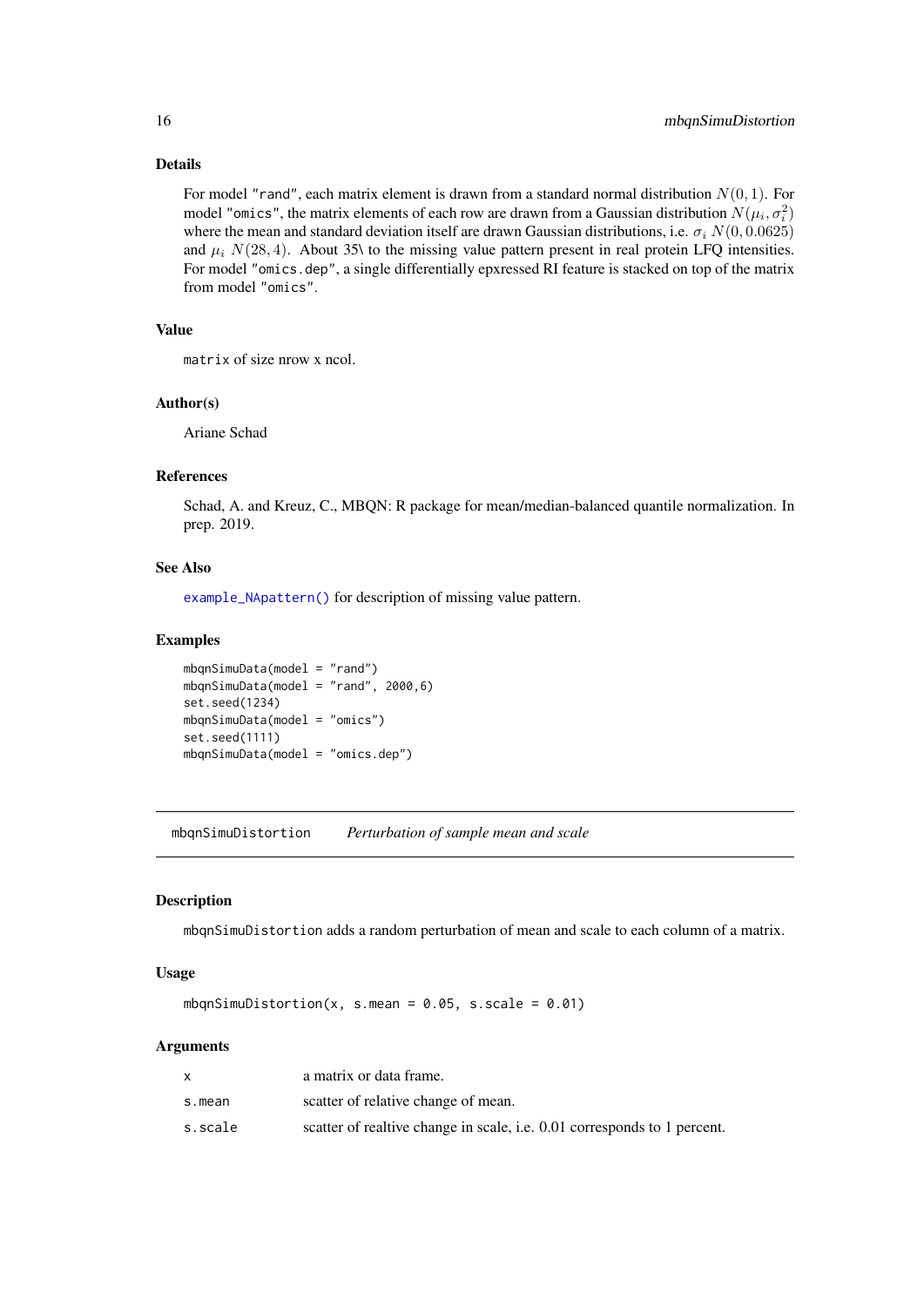#### <span id="page-16-0"></span>oneSidedTest 17

#### Details

Shift and scale the sample mean and standard deviation of a matrix. The perturbation of center and scale relative to mean and standard deviation of each sample are drawn from a Gaussian distribution  $|N(0, \sigma^2)|$  with  $\sigma_mean =$ s. mean and  $\sigma_scale =$ s. scale, respectively.

## Value

| List with: |                                                                     |
|------------|---------------------------------------------------------------------|
| x.mod      | perturbed matrix                                                    |
| mx.offset  | numeric array of shifts of the sample means                         |
| mx.scale   | numeric array of relative scales of the sample standard deviations. |

## Author(s)

Ariane Schad

## References

Schad, A. and Kreuz, C., MBQN: R package for mean/median-balanced quantile normalization. In prep. 2019

#### See Also

[mbqnSimuData\(\)](#page-14-1) for data generation.

## Examples

```
set.seed(1234)
x <- mbqnSimuData("omics.dep")
df <- mbqnSimuDistortion(x)
```
oneSidedTest *Recalulate p value from two-sided to one-sided*

## Description

Recalulate p value from two-sided to one-sided

## Usage

```
oneSidedTest(sign_value, z_value)
```
## Arguments

| sign_value | P value from two-sided significance test |
|------------|------------------------------------------|
| z_value    | Z value from two-sided significance test |

## Value

P value from one sided significance test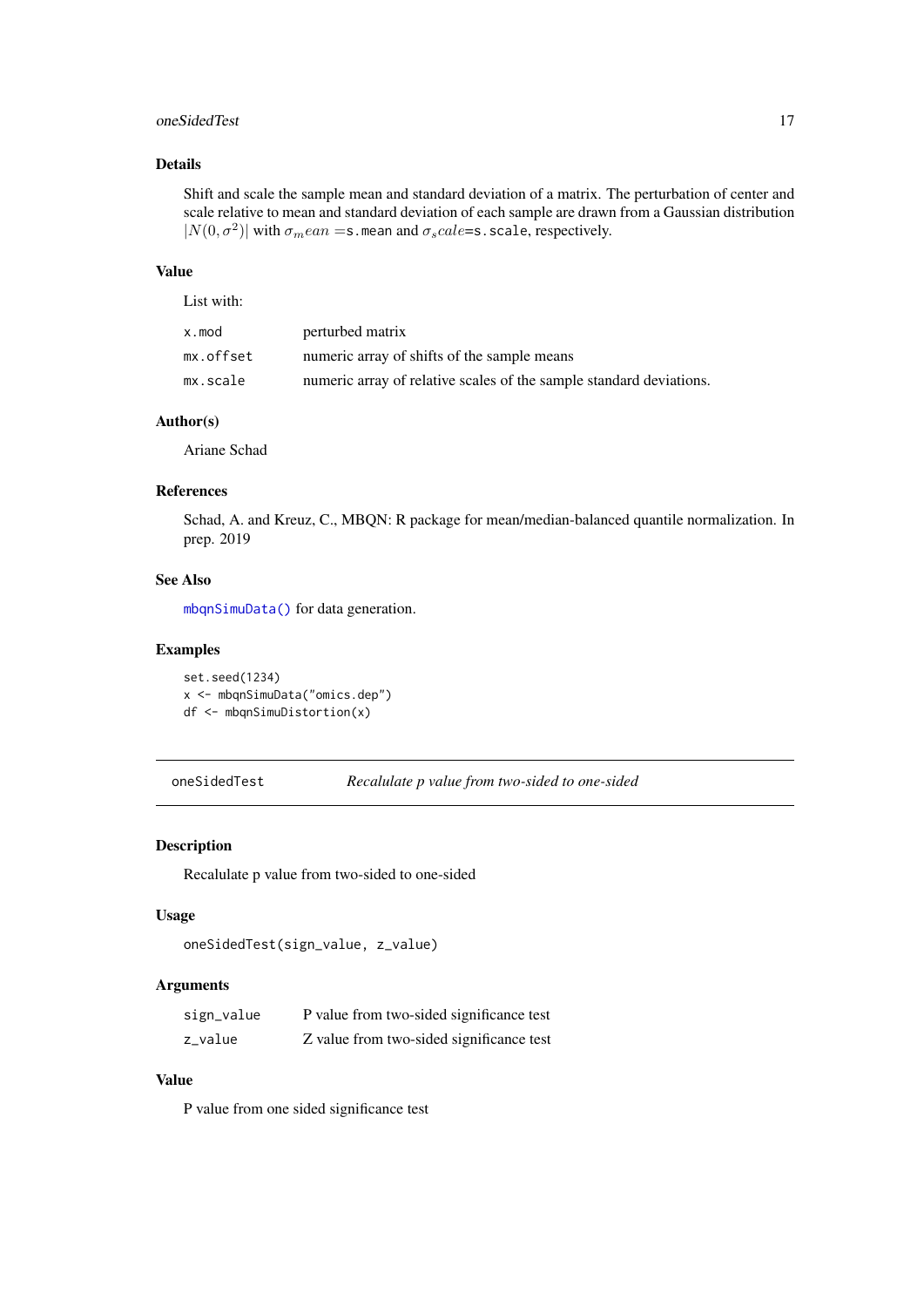<span id="page-17-0"></span>

Truncate float to defined number of decimal values

## Usage

```
truncateDecimals(x, digits = 2)
```
## Arguments

| x      | float                    |
|--------|--------------------------|
| digits | Number of decimal values |

## Value

Truncated number

## Examples

 $x \le -2.567836$ truncateDecimals(x, 3)